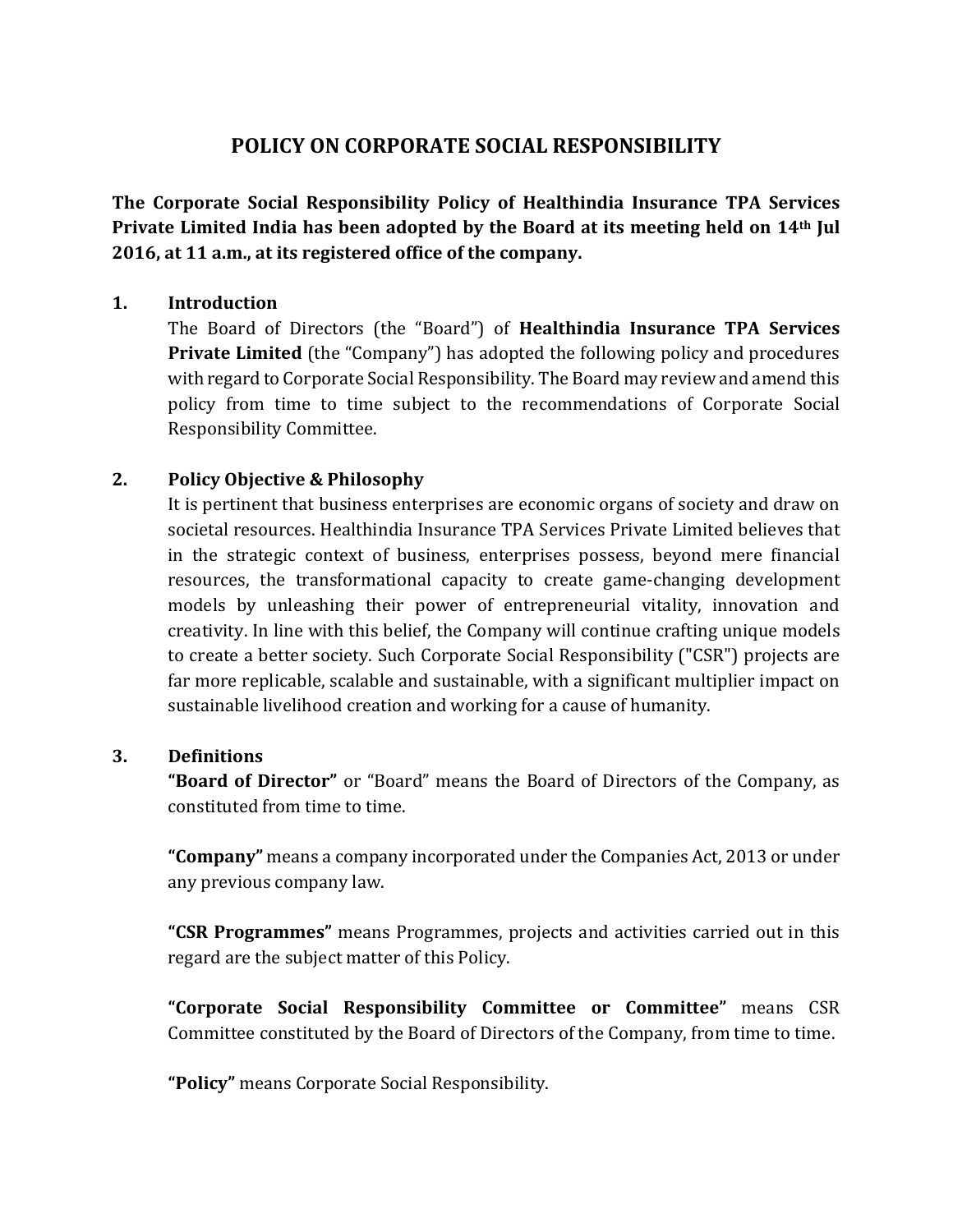Any other term not defined herein shall have the same meaning as defined in the Companies Act, 2013 or any other applicable regulation.

# **4. Policy**

- To direct CSR Programmes, inter alia, towards achieving one or more of the following - enhancing environmental and natural capital; supporting rural development; promoting education including skill development; providing preventive healthcare, providing sanitation and drinking water; creating livelihoods for people, especially those from disadvantaged sections of society, in rural and urban India and preserving and promoting sports;
- To engage in affirmative action/interventions such as skill building and vocational training, to enhance employability and generate livelihoods for persons including from disadvantaged sections of society;
- To pursue CSR Programmes primarily in areas that fall within the economic vicinity of the Company's operations to enable close supervision and ensure maximum development impact;
- To contribute or provide funds to such organization/trust/society which undertakes the activities in the field of environmental sustainability, protection of flaura and fauna and animal welfare;

#### **5. Implementation**

To implement the Company's CSR Programmes through Company personnel or through Charitable Trust or through external implementing agencies or other Registered Trusts / Society or a Section 8 company that are established or that may be established by the Company or its holding/subsidiary/associate Company from time to time. In such cases, the Company will specify the CSR Programmes which may be undertaken by those Trusts/Societies or Section 8 companies in accordance with their objects and administrative and accounting processes laid down in the respective Trust Deeds/ Memorandum and Articles of Association.

#### **6. Governance**

Every year, the CSR Committee will place for the Board's approval, a CSR Plan delineating the CSR Programmes to be carried out during the financial year and the specified budgets thereof. The Board will consider and approve the CSR Plan with any modification that may be deemed necessary.